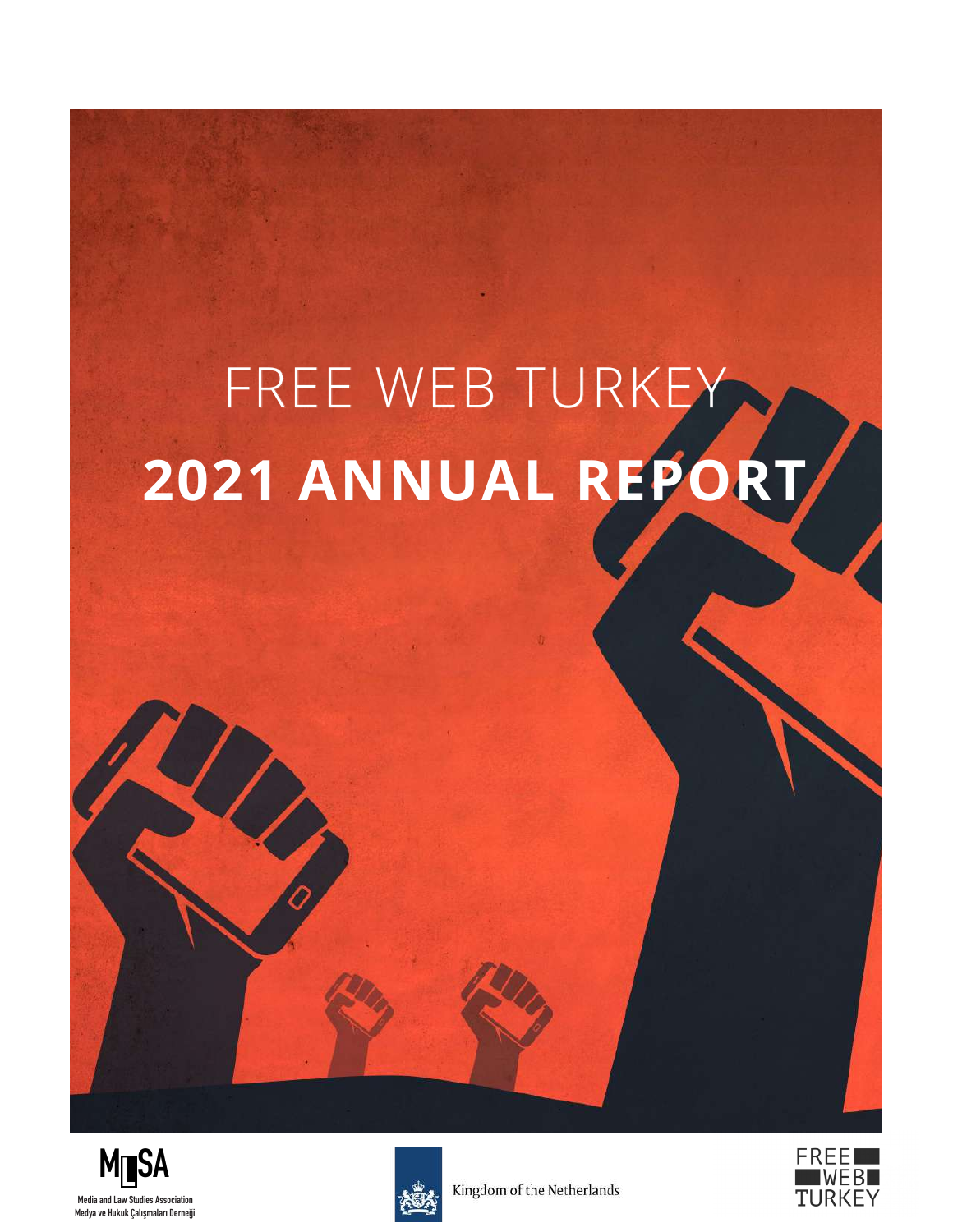#### **FOR MEDIA AND LAW STUDIES ASSOCIATION**

# CONTENTS

### **ABOUT MLSA AND FREE WEB TURKEY**

#### **INTRODUCTION**

What changes have the new social media regulations brought about? [4](#page-2-0)

[A](#page-3-0).1. Additional work on the in A.2. Recent changes regarding A.3. Access ban statements of A 4.Use of VPN in Turkey and

| nternet publication regulations 7 |    |
|-----------------------------------|----|
| g the Internet environment        | 8  |
| f the official institutions       | q  |
| the world                         | 10 |

### **FINDINGS OF THE FREE WEB TURKEY**

| od of ban               | 10 |
|-------------------------|----|
| domain name blocking    | 10 |
| news blocks             | 11 |
| s blocks examined       | 11 |
| block decisions under   |    |
|                         | 12 |
| examined rulings of     |    |
|                         | 12 |
| Prominent Examples      | 13 |
| to social media         |    |
| al                      | 16 |
| ncy reports of          |    |
| ordPress and TikTok     | 16 |
| d internet speed report | 19 |
| hip                     | 19 |
|                         |    |



# **PLATFORM**

B.1. Distribution by the meth B.2. The basic distribution of B.3. The basic distribution of B.4. The justification of access B.5 Thematic distribution of "violation of personal rights" 12 B.6 Thematic distribution of access block

B.7. Censorship in Practice: P B.8 Applications from Turkey platforms for content removal B.9. Turkey in the transparen Facebook, Reddit, Twitter, Wo B.10. Turkey's status in world B.11. World internet censors

**CONCLUSIONS AND RECOMMENDATIONS** 22



Kingdom of the Netherlands

PREPARED BY İDİL ERDOĞAN / DESIGN METİN YENER *Email* info@medyavehukuk.org *Website* www.mlsaturkey.org

This report has been published as part of the project support of the Consulate General of the Kingdom of the Netherlands in Istanbul. The views expressed here are solely those of the Media and Law Studies Association and therefore do not in any way represent the views of the Consulate General of the Kingdom of the Netherlands.

The Media and Law Studies Association (MLSA) was founded in 2017 and its main field of activity is to provide pro bono legal support for journalists and persons prosecuted in freedom of expression cases. As MLSA, within the scope of the Free Web Turkey project, which we have been conducting in the field of internet freedoms since 2020, we aim to provide guidance to websites, media organiza tions and all content producers facing censorship in digital media on how to deal with those censor ship practices, offering them legal consultancy, and the necessary tools to protect them from those practices and to organize trainings and workshops that will facilitate and inform them. Besides, we bring groups together working in the field of digital freedoms and freedom of expression to organize panels and roundtable discussions, publish articles, and conduct training programs for content pro ducers to raise awareness against censorship. Another goal of our project is to organize the network of communication and solidarity between institutions, which is one of the most essential components in combating digital censorship. While doing all these, we aim to protect the freedom of expression in the law, the Constitution and international conventions, and to exercise this right effectively.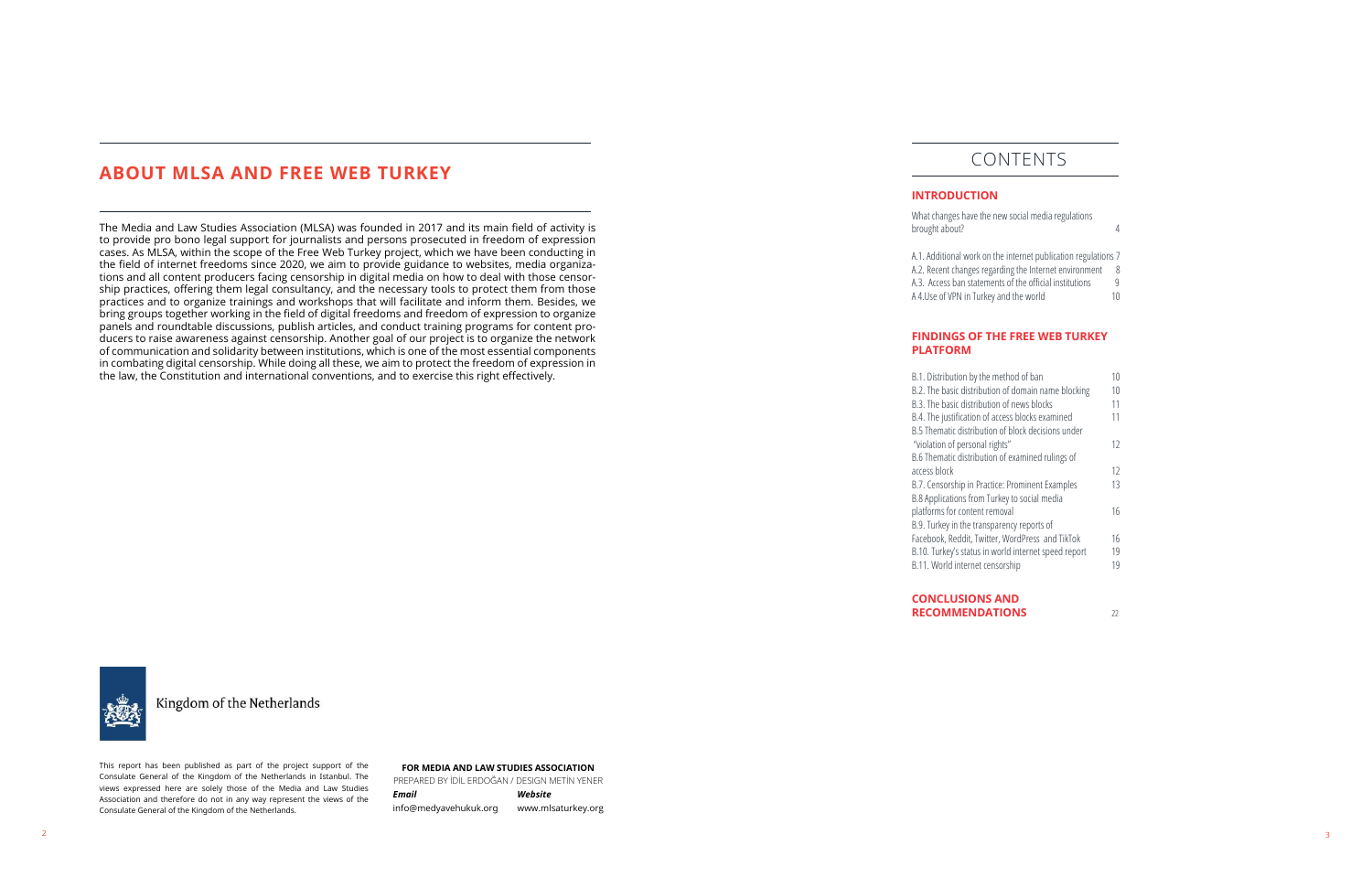

A long with a big increase in human rights violations,<br>Turkey is going through a time of frequent practices<br>that restrict freedom of expression and the press.  $\Delta$  Turkey is going through a time of frequent practices Especially after the social media law that came into force in October 2020, a great increase in violations in this area has been reported.

Social media platforms are often preferred by users as alternatives due to the censorship problems in the media organizations. Increasing censorship practices of the governments seen on these platforms causes restrictions on individual's freedoms also in this area. There is also an increasing censorship practices coming from the social media companies, which are mostly in compliance with governments. These practices cause many journalists, writers, or bloggers to be under numerous threats due to their writings or social media posts. As of the preparation of this report, 43 journalists and media employees are being held in prison because of their news articles or social media posts, according to the MLSA list of imprisoned journalists and media employees published on March 6, 2022.<sup>2</sup>

Social media platforms, which are used as an alternative to media organizations that are known<sup>1</sup> to be controlled by the government, remain to be their target. Social media platforms have gained great importance for many social segments who are not allowed to appear on television channels under the control of the government or who cannot make their voices heard, along with activists working in the fields of human rights.

According to the data collected between January and December 2021, it can be stated that another year in which many human rights violations have been experienced has passed. During the monitoring period, access blocks on 11050 content were recorded. Similar to the report published last year, it has been observed that most of the blocks in 2021 were on domains about adult, betting, fraud, financial, terror-themed websites along with the news about people known for their closeness to the government or about the Erdoğan family. It was also noticed that there has been a serious increase in access blocks on news and posts.<sup>1</sup>

1 According to the media ownership and intensification data by Media Ownership Monitor Turkey

2 Imprisoned Journalists and Media Employees in Turkey according to the MLSA data



#### It has been observed that most of the blocks in 2021 were on domains about adult, betting, fraud, financial, iterror-themed websites along with the news about people known for their closeness to the government or *t has been observed that most of the blocks in 2021 were on domains about adult, betting, fraud, financial, about the Erdoğan family.*

# <span id="page-2-0"></span>MLSA OVERVIEWS 2021 **A GUIDE TO DEALING WITH CENSORSHIP**

### *As of the preparation of this report, 43 journalists and social media employees are being held in prison because of their news articles or social media posts, according to the MLSA list of imprisoned journalists and media employees published on March 6, 2022*

The Free Web Turkey Platform, which published its first report in 2020, investigates the pressures on internet freedoms in Turkey and steps toward monitoring users with a thematic approach. The first chapter of this report reviews the legal changes throughout 2021 and their impact on internet freedoms in Turkey. The second chapter focuses on the analysis of the data, while the third chapter discusses the findings obtained and makes recommendations.

1 Free Web Turkey 2020 report, End of the news, Internet Censorship in Turkey

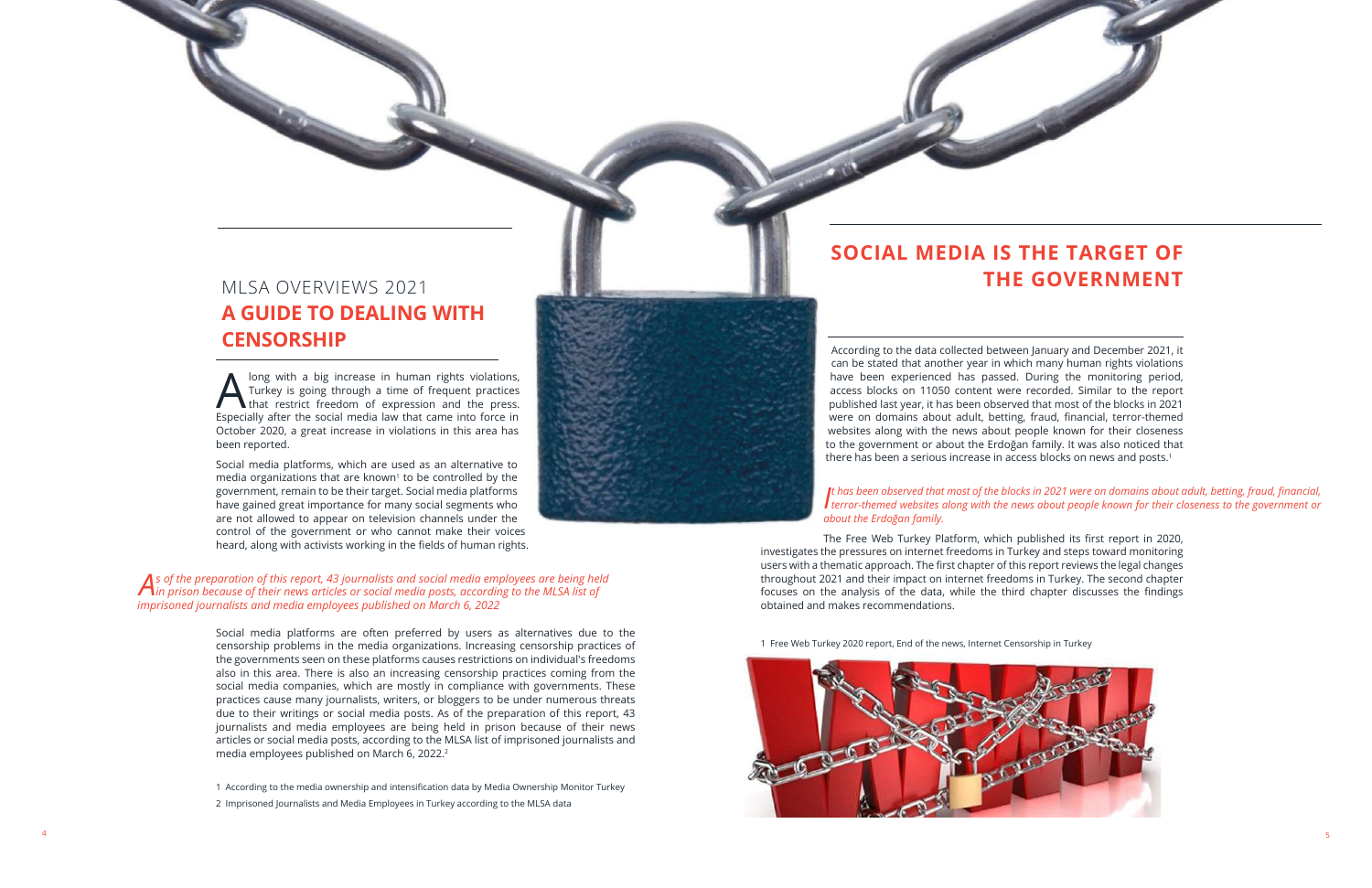# <span id="page-3-0"></span>WHAT CHANGES HAVE THE NEW SOCIAL MEDIA **REGULATIONS BROUGHT ABOUT?**



Although the procedures and principles regarding<br>internet broadcasting are regulated by Law No.<br>5651, new amendments and regulations are<br>regulary brought forward. Closer to the and of the internet broadcasting are regulated by Law No. 5651, new amendments and regulations are regulary brought forward. Closer to the end of the year, it was announced that the government has been working on a new law draft regarding the spread of disinformation.

that media organizations would be penalized if the relevant broadcasting principles were not implemented. In line with this statement, many media outlets that monitored instant news from the disaster areas were President Recep Tayyip Erdoğan made statements based on the alleged "disinformation reporting" which was said to be increased during the forest fires, especially on social media. After the statements, it was reported that the government has been working on a new law draft under the name of "fighting disinformation." According to the statements by the officials, the German model, namely the Network broadcasts related to football matches happening within Turkey. Lawyers stated that according to their evaluation, the authority to block access, which has so far been given to 20 institutions, is widened day by day. Accordingly, the granting of such an authority to only one more institution opens the door even wider for censorship. They further evaluated that this decision is unconstitutional, neither were there any court approvals given nor it required a judge approval $4$ .

as an example for this draft<sup>3</sup>. Talking about the draft, Deputy Chairman of the Constitutional Commission Ali Özkaya mentioned that those who make and spread fake news on social media will face penalties such as imprisonment of one to five years while those who insult will face up to two years and not be allowed to use social media for some time.

Enforcement Act (NetzDG) passed in 2017, was taken

During the forest fires in July-August, although news stories were shared through many media outlets and social media platforms, it was observed that media outlets, known for their closeness to the government, did not report on what happened during the extinguishing activities. On August 3, 2021, a notice was sent by the Radio and Television Constitution Council (RTÜK) to media institutions about not reporting on forest fires in order to prevent disinformation $1$ . The notice also stated fined for making news of "chaos and manipulation.<sup>2</sup>" Many experts made evaluations about the new social media regulation. Republican People's Party (CHP) High Disciplinary Board Member, lawyer Gülşah Deniz Atalar shared her evaluations with MLSA, stating that the biggest problem is to determine what disinformation and fake news are. Also said, many experts are worried that the scientific explanations will not be followed in this regard. A few days before the new year, according to the regulation published in the Official Gazette, the Turkish Football Federation (TFF) was given the authority to block access to any website content and, if desired, to the entire website without a court decision. The decision was given only for the websites that stream online

[1 RTÜK](https://www.haberturk.com/son-dakika-rtuk-ten-orman-yanginlari-uyarisi-3151768 ) sent a notice about reporting on the forest fires [2 RTÜK](https://www.indyturk.com/node/398031/haber/rt%C3%BCk-orman-yang%C4%B1nlar%C4%B1-s%C4%B1ras%C4%B1nda-yay%C4%B1n-ilkelerini-ihlal-etti%C4%9Fi-gerek%C3%A7esiyle-6 ) gave administrative fines on six television channels for violating broadcasting principles during the forest fires [3 T](https://www.hurriyet.com.tr/gundem/sosyal-medyaya-almanya-modeli-yeni-yasada-sosyal-medya-maddeleri-41859721 )he German model NetzDG was taken as an example [4 C](https://www.freewebturkey.com/turkiye-futbol-federasyonuna-sansur-yetkisi/ )ensorship authority was given to the Turkish Football Federation

the Denizli's Civril Mavor Office pay for the meals he ate, received an access block on the grounds of violation of

One year has passed since the Law No. 7253 Amending the Law on the Regulation of Internet Broadcasts and the Prevention of Crimes Committed Through Such Broadcasts, which allowed making changes to the Law No. 5651, entered into force on October 1, 2020.

Platforms such as Twitter, Facebook, Instagram and You-Tube, where journalism activities are actively carried out and have daily access to about 60 million users in Turkey, have been obligated to des-

ignate at least one person as a representative, whose contact information will be easily accessible. According

to the law, social network providers are also obliged to archive the data of their users in Turkey. This allows the data to be requested by the judicial and administrative authorities whenever they want.

This situation was interpreted by experts as expanding the tools of the censorship mechanism. Social network providers are also obliged to respond within 48 hours to applications regarding content removal and access block requests. In line with this obligation, it has been decided to observe the right to be forgotten and similar rights as a priority. Individuals, under certain circumstances, acquired the right to request that links containing personal information about them be removed from search engines. As observed in last year's report, "violation of personal rights" was the most frequently used justification for blocking access to news content after the regulation. Based on the data, this justification was mostly used by politicians in Turkey. For example, in January 2021, the news that Denizli Parliament Member of Justice and Development Party (AKP) made

personal rights.

Another example is about the news article published in February about the son of the Kocaeli University Rector, who was transferred from his duty as museum director to the duty of serving as a civil servant for the Presidential Public Diplomacy. Two times the news on this issue was blocked without examination.

Based on these two examples, it appears that the justification of "violation of personal rights" has come to serve the purposes of individuals, leading to an increased pressure and censorship on freedom of expression and the press.

# **A.1** ADDITIONAL WORK ON **THE INTERNET PUBLICATION REGULATIONS**

*As observed in last year's report, "violation of personal rights" was the most frequently used justification for blocking access to news content after the regulation.* 

*Experts think the authority to block access, which has so far been given to 20 institutions, widens the doors of censorship day by day.*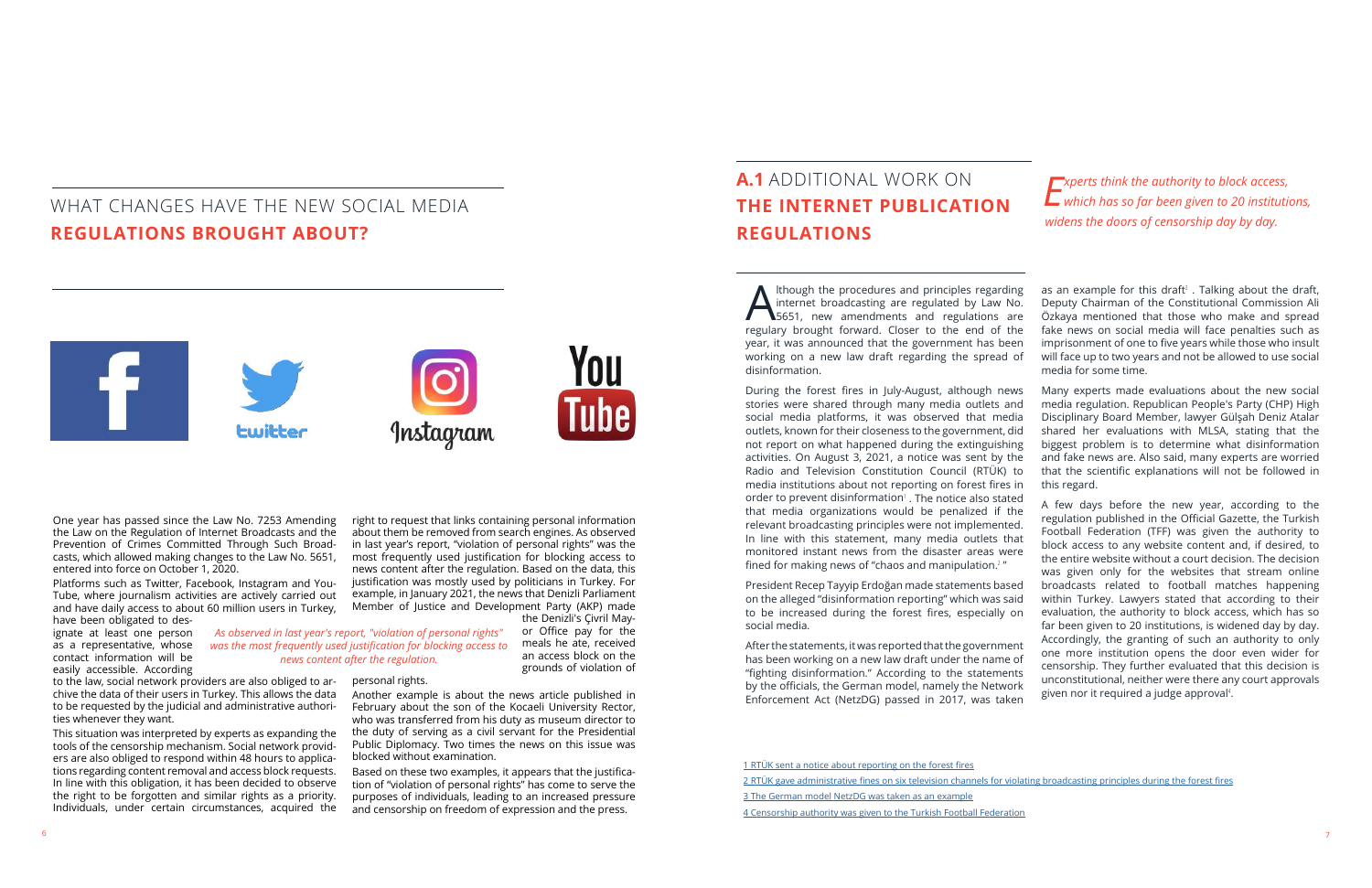# **A.3. Access block statement of the official institutions**

move, but also a "sign of a big 'media economy' fight", and that the circular was published in line with the request of the pro-government media. RTÜK High Council member İlhan Taşçı stated on his Twitter account that the circular is unconstitutional.

The Legal Team of the MLSA applied to the Council of State for the annulment of this circular and demanded on the grounds that the purpose of the circular was to restrict the rights guaranteed by the Constitution. Evaluating the circular, freedom of expression and press lawyer and MLSA Co-Director, Veysel Ok stated that the rights and freedoms guaranteed by the Constitution and international conventions cannot be restricted by a circular. pie charts that show the percentage of justifications for blocking access to sites and internet addresses. In recent years, parliamentary questions submitted by lawmakers to obtain information about the number of sites whose access was blocked were left unanswered on the grounds that the announcement of the answer might hinder the "fight against crime".

The number of blocked sites in Turkey is not shared by public institutions. The Information Technologies and Communications Institution (BTK) last published the number of blocked sites in 2008, since then, it has responded to the requests for information on the subject with the internet address of the Access Providers Association (ESB), which gives the opportunity to manually check the sites that are known to be blocked, responds to demands for information on this issue with "violation of personal rights" can be entered. According to the ESB December 2021 data, there is an increase in the access blocking decisions in the categories of illegal betting and gambling crimes and a decrease in the categories of obscenity and prostitution access blocking decisions compared to the previous year.

According to the rates provided by the ESB as of December 2021, 99.76% of access block decisions consist of sexual abuse of a minor, prostitution, obscenity, illegal betting and gambling crimes. Since the ESB does not publish blocked domains or news, there is no way to check what is blocked and verify the table. Moreover, there is no category in which decision with justifications such as



**On January 7, 2022, the Constitutional Court (AYM)** issued a pilot decision. The applicants applied on the grounds that the decision of the courts to block access to 120 nows content published on internet. issued a pilot decision. The applicants applied block access to 129 news content published on internet news sites violated the freedoms of expression and press<sup>1</sup> . Combining the complaint applications from the BirGün, Diken, Gazete Duvar, soL, Artı Gerçek and TarımdanHaber websites and the application of journalist Çiğdem Toker, the Constitutional Court decided to implement the "pilot decision" procedure, finding that the violations were such as "steps will be taken immediately to eliminate the caused by the law. In this regard, the Constitutional Court determined that the 9th article of Law No. 5651 on the Regulation of Broadcasting on the Internet, about the decisions to block access, constitutes an obstacle to the freedom of press and expression and ruled that the article should be amended.

> Your application numbered 1902657765, which you made to the T.R. Presidential Communication Center (CIMER) on 13.11.2019, was answered by the INFORMATION TECHNOLOGIES AND COMMUNICATIONS INSTITUTION (BTK) on 18.11.2019:

Your Application to Obtain Information that you have made to the Presidential Communication Center (CiMER) has been directed to our Institution due to its relevance,

and the information received from the specialized unit(s) of our Institution regarding your application is stated in "7 of the Law No. 4982 on the Right to Information, dated 09/10/2003

"The second paragraph of the article has the provision "Institutions and organizations may give a negative answer to the applications to be made for a kind of information or document that can be created as a result of a separate or special study, research, examination or analysis."

In addition, inquiries can be made at

http://internet2.btk.gov.tr/sitesorgu/ regarding the transactions

 carried out within the scope of the Law on the Regulation of Broadcasts Made on the Internet and Fight Against Crimes Committed

Through These Broadcasts, dated 04/05/2007 and numbered 5651.

In addition, within the scope of Article 8 of the Law No. 5651, the proportional distribution of the decisions to block access is available on our website http://www.guvenliweb.org.tr/dosya/brEi5.pdf in an up-to-date and detailed form.

Please inform us.

Information Technologies and Communication Institution Department of Consumer Relations

# <span id="page-4-0"></span>A.2 RECENT CHANG-ES REGARDING THE **INTERNET EVIRONMENT**

The Court has made critical recommendations such as determining alternative sanctions, providing the necessary guarantees that access blocks are the last resort to be applied for or the last measure that can be taken, that this path does not lead to arbitrary practices and is not at a level that eliminates the use of freedom. The Court also stated that it will not include past and

1Violation of Freedoms of Expression and Press and Right to Effective Application Due to Blocking of Access to a Series of News on Internet News Sites (Pilot Decision)

future applications on its agenda for one year and that the examination of all new applications will be postponed.

Free Web Turkey held a panel on "Do tech-giants have a finger in censorship?" on January 27th, 2022. Lawyer Atalar, who attended as a panelist, stated on the pilot decision that with each amendment, Law No. 5651 became more and more a "law of censorship." She reminded that the Constitutional Court saw Article 9 as a censorship law, even if not indirectly. She further stated that the fact that the Court will not accept any new applications for the next year will lead to new violations.

On the night of January 29, a new circular numbered 2022/1 was published in the Official Gazette with the signature of the President, under the heading "Press and Publication Activities". In the circular, statements destructive effects of television programs on society and especially the spin-offs of foreign productions, which are observed to have elements contrary to the basic values of the society" and "the need for sanctions regulated by the Constitution, the law and other relevant legislation will be fulfilled against explicit and implicit activities aimed at eroding our national and moral values through the media, undermining our family and community structure from its foundation" were used.

This decision was criticized by the opposition members of RTÜK, as well as lawyers, journalists and politicians. RTÜK High Council member Okan Konuralp, in a post on Twitter, stated that the circular was not only a censorship

#### *The Legal Team of MLSA applied to the Council of State for the annulment of this circular and demanded on the grounds that the purpose of the circular was to restrict the rights guaranteed by the Constitution.*

*Above is a standard response given by the BTK to an application to receive information about the number of blocked sites and their URL's.*

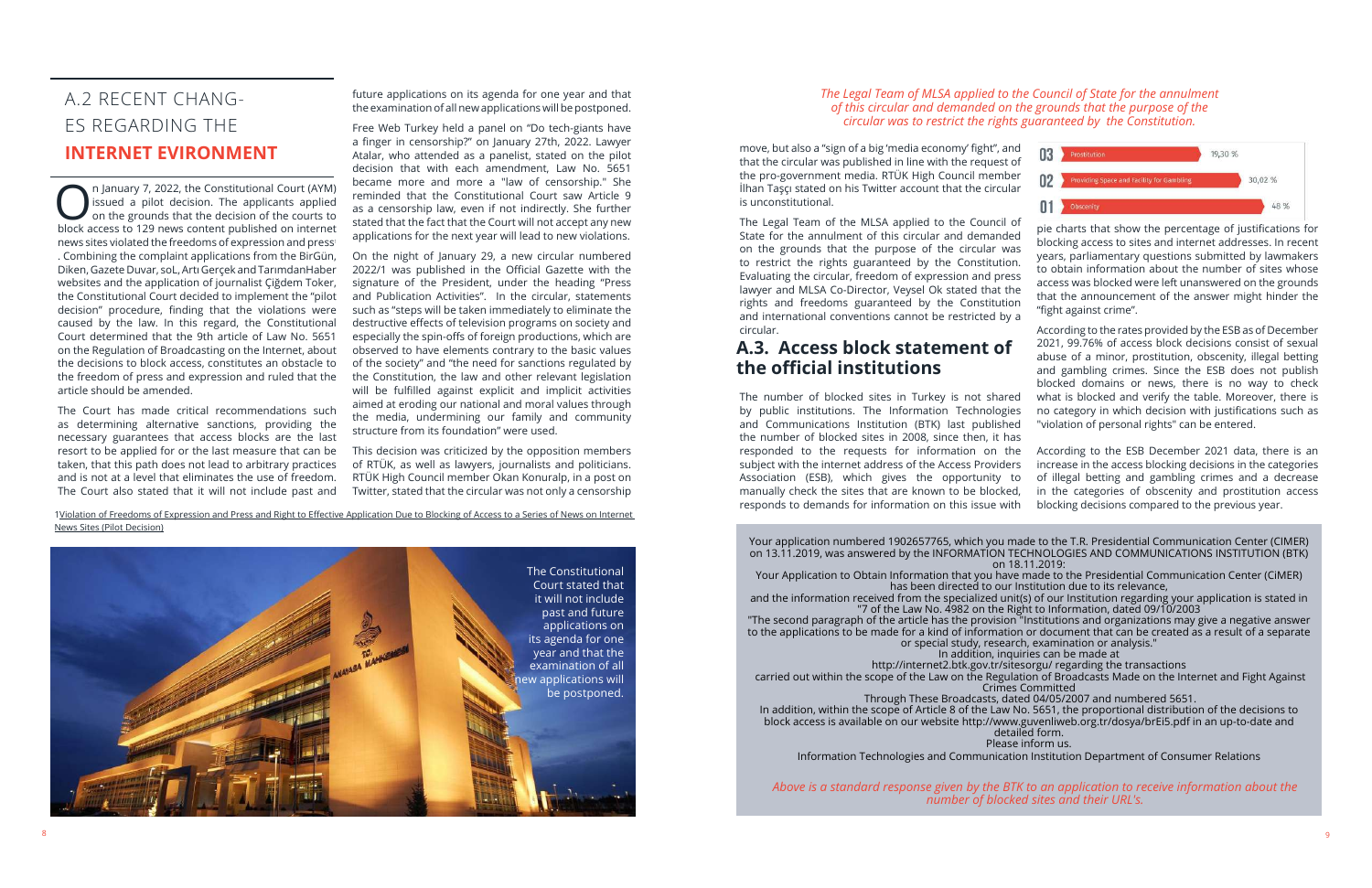VPN (Virtual Private Network) is one of the alternative in 2020, Turkey was in the seventh place in the world in ways used all over the world to bypass the internet VPN usage<sup>1</sup>. In November 2016, BTK shut down 10 VPN bloc nesia (40.5%), United Arab Emirates (35.5%), Saudi Ara-are restricted in practice. bia (33%) and Malaysia (31%, 8). In the report published

ways used all over the world to bypass the internet VPN usage<sup>1</sup>. In November 2016, BTK shut down 10 VPN blocks. According to the research conducted by the services that are frequently used within the framework of We Are Social agency, in 2021, Turkey ranked sixth in the Law No. 5651<sup>2</sup>. Although the use of VPN is not considered world with a usage rate of 31% after India (43.2%), Indo-a crime in Turkey, VPN providers often confirm that they

# **USE OF VPN IN TURKEY AND THE WORLD**





**Number of URLs with** domain name blocking in the 93 reviewed decision between January 1st - December 31st 2021

WEB TURKEY PLATFORM

*1. There were no major changes in the categories of access blocks. However, a significant increase was observed in the number of affected content*

*2.Most of the news block decisions were made on the grounds of violation of personal rights*

*3. Among the blocked news, news about the government or the Erdoğan family were blocked most*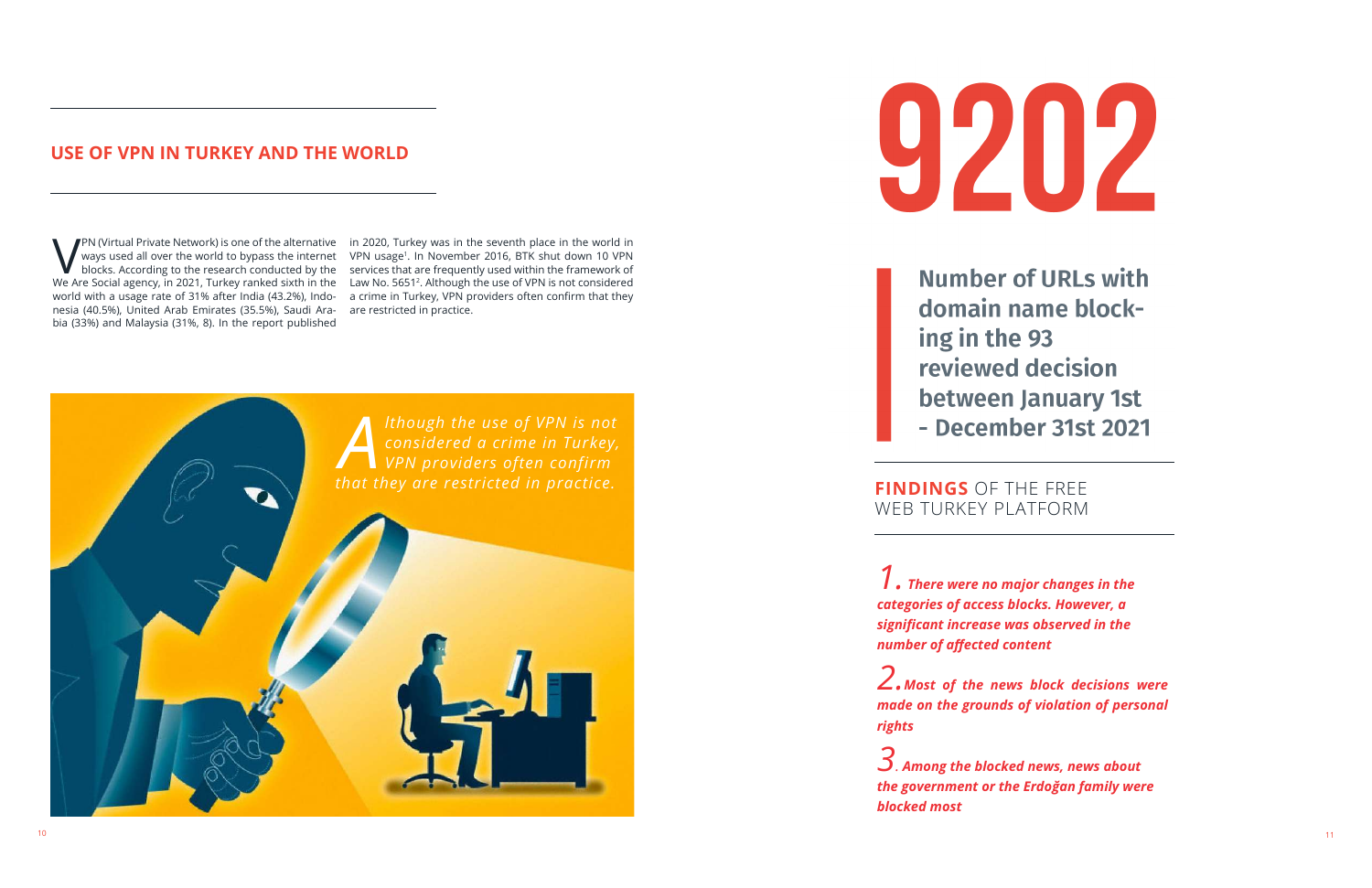### **B.1. Distribution of the method of the ban**

### **B.2. The basic distribution of domain name blocks**

| Web Turkey platform. Based on these data, a total of 11050 URLs,<br>domains or social media contents were blocked between January 1 and<br>December 31, 2021. Examined access blocks were classified under 13<br>different headings:<br>"adult betting, fraud, financial websites, terrorism", "news regarding<br>the government or the Erdogan family", "news regarding business<br>corporations", "harassment", "opposition websites", "Sedat Peker",<br>"violence", "child abuse", "assaults on the HDP", "social media block",<br>and "anti-LGBTI+ discourses". The removal decisions for which data on<br>the content of the news could not be accessed were collected under the<br>title of "other". Due to the lack of data shared by official resources, it was<br>not possible to examine all court decisions for access blocks related to a<br>domain name, news block or social media content.<br><b>B.1. Distribution of the method of the ban</b><br><b>Number of exa-</b><br><b>Type of blocking</b><br>mined rulings<br>Domain Name<br>93<br>134<br>News Block<br>36<br>Social media, News block<br><b>TOTAL</b><br>263<br>After reviewing 263 decisions in total, 11050 contents were found to<br>be blocked. It was observed that 9202 content was blocked under the<br>"domain name", 1593 content under the "news block" and 255 content<br>under the "social media, news block" categories. | <b>Affected URLs</b><br>9202<br>1593<br>255<br>11050 | Number of content<br>observed to be<br>blocked under the<br>categories of "social<br>media, news block"<br>in the 36 reviewed<br>decisions | of news blocks<br>It was stated that the alleged main purpose of the amend-<br>ments brought to the Law No. 5651 was to make access<br>block decisions within the scope of reasons such as en-<br>suring national security or preventing crimes against<br>children. According to the findings of the report, most of<br>the access blocks were brought to the news that contain<br>public interest and information about public persons and<br>events. "Child abuse", on the other hand, attracts atten-<br>tion with the fact that it is the category that received the<br>least access blocks after the category of "assaults on the<br>HDP". The "News regarding business corporations" cat-<br>egory comes in second place with 689 affected URLs. In<br>most of the news under this category, it was stated that<br>the people who were mentioned are close to the govern-<br>ment. Therefore, it is possible to evaluate the affected<br>URLs of "news regarding business corporations" under<br>the category of "news regarding the government or the<br>Erdogan family" as well.<br><b>Justification</b> | <b>Affected URLs</b> | News regarding the government<br>News regarding business<br>Harassment<br>Other<br>Harrassment<br>Sedat Peker<br>Opposition websites<br>Child abuse<br>Assaults on the HDP<br>Social media block<br><b>TOTAL</b><br><b>B.4. The justification of</b>  | 85<br>17<br>$\overline{7}$<br>9<br>5<br>3<br>$\mathcal{E}$<br>$\overline{2}$<br>2<br>$\mathcal{I}$<br>134 | 838<br>689<br>17<br>16<br>11<br>6<br>6<br>6<br>3<br>$\mathcal{I}$<br>1593 |
|-----------------------------------------------------------------------------------------------------------------------------------------------------------------------------------------------------------------------------------------------------------------------------------------------------------------------------------------------------------------------------------------------------------------------------------------------------------------------------------------------------------------------------------------------------------------------------------------------------------------------------------------------------------------------------------------------------------------------------------------------------------------------------------------------------------------------------------------------------------------------------------------------------------------------------------------------------------------------------------------------------------------------------------------------------------------------------------------------------------------------------------------------------------------------------------------------------------------------------------------------------------------------------------------------------------------------------------------------------------------------------------------------------------------|------------------------------------------------------|--------------------------------------------------------------------------------------------------------------------------------------------|-------------------------------------------------------------------------------------------------------------------------------------------------------------------------------------------------------------------------------------------------------------------------------------------------------------------------------------------------------------------------------------------------------------------------------------------------------------------------------------------------------------------------------------------------------------------------------------------------------------------------------------------------------------------------------------------------------------------------------------------------------------------------------------------------------------------------------------------------------------------------------------------------------------------------------------------------------------------------------------------------------------------------------------------------------------------------------------------------------------------|----------------------|-------------------------------------------------------------------------------------------------------------------------------------------------------------------------------------------------------------------------------------------------------|-----------------------------------------------------------------------------------------------------------|---------------------------------------------------------------------------|
|                                                                                                                                                                                                                                                                                                                                                                                                                                                                                                                                                                                                                                                                                                                                                                                                                                                                                                                                                                                                                                                                                                                                                                                                                                                                                                                                                                                                                 |                                                      |                                                                                                                                            |                                                                                                                                                                                                                                                                                                                                                                                                                                                                                                                                                                                                                                                                                                                                                                                                                                                                                                                                                                                                                                                                                                                   |                      |                                                                                                                                                                                                                                                       |                                                                                                           |                                                                           |
|                                                                                                                                                                                                                                                                                                                                                                                                                                                                                                                                                                                                                                                                                                                                                                                                                                                                                                                                                                                                                                                                                                                                                                                                                                                                                                                                                                                                                 |                                                      |                                                                                                                                            |                                                                                                                                                                                                                                                                                                                                                                                                                                                                                                                                                                                                                                                                                                                                                                                                                                                                                                                                                                                                                                                                                                                   |                      |                                                                                                                                                                                                                                                       |                                                                                                           |                                                                           |
|                                                                                                                                                                                                                                                                                                                                                                                                                                                                                                                                                                                                                                                                                                                                                                                                                                                                                                                                                                                                                                                                                                                                                                                                                                                                                                                                                                                                                 |                                                      |                                                                                                                                            |                                                                                                                                                                                                                                                                                                                                                                                                                                                                                                                                                                                                                                                                                                                                                                                                                                                                                                                                                                                                                                                                                                                   |                      |                                                                                                                                                                                                                                                       |                                                                                                           |                                                                           |
|                                                                                                                                                                                                                                                                                                                                                                                                                                                                                                                                                                                                                                                                                                                                                                                                                                                                                                                                                                                                                                                                                                                                                                                                                                                                                                                                                                                                                 |                                                      |                                                                                                                                            |                                                                                                                                                                                                                                                                                                                                                                                                                                                                                                                                                                                                                                                                                                                                                                                                                                                                                                                                                                                                                                                                                                                   |                      |                                                                                                                                                                                                                                                       |                                                                                                           |                                                                           |
|                                                                                                                                                                                                                                                                                                                                                                                                                                                                                                                                                                                                                                                                                                                                                                                                                                                                                                                                                                                                                                                                                                                                                                                                                                                                                                                                                                                                                 |                                                      |                                                                                                                                            |                                                                                                                                                                                                                                                                                                                                                                                                                                                                                                                                                                                                                                                                                                                                                                                                                                                                                                                                                                                                                                                                                                                   |                      |                                                                                                                                                                                                                                                       |                                                                                                           |                                                                           |
|                                                                                                                                                                                                                                                                                                                                                                                                                                                                                                                                                                                                                                                                                                                                                                                                                                                                                                                                                                                                                                                                                                                                                                                                                                                                                                                                                                                                                 |                                                      |                                                                                                                                            |                                                                                                                                                                                                                                                                                                                                                                                                                                                                                                                                                                                                                                                                                                                                                                                                                                                                                                                                                                                                                                                                                                                   |                      |                                                                                                                                                                                                                                                       |                                                                                                           |                                                                           |
|                                                                                                                                                                                                                                                                                                                                                                                                                                                                                                                                                                                                                                                                                                                                                                                                                                                                                                                                                                                                                                                                                                                                                                                                                                                                                                                                                                                                                 |                                                      |                                                                                                                                            |                                                                                                                                                                                                                                                                                                                                                                                                                                                                                                                                                                                                                                                                                                                                                                                                                                                                                                                                                                                                                                                                                                                   |                      |                                                                                                                                                                                                                                                       |                                                                                                           |                                                                           |
|                                                                                                                                                                                                                                                                                                                                                                                                                                                                                                                                                                                                                                                                                                                                                                                                                                                                                                                                                                                                                                                                                                                                                                                                                                                                                                                                                                                                                 |                                                      |                                                                                                                                            |                                                                                                                                                                                                                                                                                                                                                                                                                                                                                                                                                                                                                                                                                                                                                                                                                                                                                                                                                                                                                                                                                                                   |                      |                                                                                                                                                                                                                                                       |                                                                                                           |                                                                           |
|                                                                                                                                                                                                                                                                                                                                                                                                                                                                                                                                                                                                                                                                                                                                                                                                                                                                                                                                                                                                                                                                                                                                                                                                                                                                                                                                                                                                                 |                                                      |                                                                                                                                            |                                                                                                                                                                                                                                                                                                                                                                                                                                                                                                                                                                                                                                                                                                                                                                                                                                                                                                                                                                                                                                                                                                                   |                      |                                                                                                                                                                                                                                                       |                                                                                                           |                                                                           |
|                                                                                                                                                                                                                                                                                                                                                                                                                                                                                                                                                                                                                                                                                                                                                                                                                                                                                                                                                                                                                                                                                                                                                                                                                                                                                                                                                                                                                 |                                                      |                                                                                                                                            |                                                                                                                                                                                                                                                                                                                                                                                                                                                                                                                                                                                                                                                                                                                                                                                                                                                                                                                                                                                                                                                                                                                   |                      |                                                                                                                                                                                                                                                       |                                                                                                           |                                                                           |
|                                                                                                                                                                                                                                                                                                                                                                                                                                                                                                                                                                                                                                                                                                                                                                                                                                                                                                                                                                                                                                                                                                                                                                                                                                                                                                                                                                                                                 |                                                      |                                                                                                                                            |                                                                                                                                                                                                                                                                                                                                                                                                                                                                                                                                                                                                                                                                                                                                                                                                                                                                                                                                                                                                                                                                                                                   |                      |                                                                                                                                                                                                                                                       |                                                                                                           |                                                                           |
|                                                                                                                                                                                                                                                                                                                                                                                                                                                                                                                                                                                                                                                                                                                                                                                                                                                                                                                                                                                                                                                                                                                                                                                                                                                                                                                                                                                                                 |                                                      |                                                                                                                                            |                                                                                                                                                                                                                                                                                                                                                                                                                                                                                                                                                                                                                                                                                                                                                                                                                                                                                                                                                                                                                                                                                                                   |                      |                                                                                                                                                                                                                                                       |                                                                                                           |                                                                           |
|                                                                                                                                                                                                                                                                                                                                                                                                                                                                                                                                                                                                                                                                                                                                                                                                                                                                                                                                                                                                                                                                                                                                                                                                                                                                                                                                                                                                                 |                                                      |                                                                                                                                            |                                                                                                                                                                                                                                                                                                                                                                                                                                                                                                                                                                                                                                                                                                                                                                                                                                                                                                                                                                                                                                                                                                                   |                      |                                                                                                                                                                                                                                                       |                                                                                                           |                                                                           |
|                                                                                                                                                                                                                                                                                                                                                                                                                                                                                                                                                                                                                                                                                                                                                                                                                                                                                                                                                                                                                                                                                                                                                                                                                                                                                                                                                                                                                 |                                                      |                                                                                                                                            |                                                                                                                                                                                                                                                                                                                                                                                                                                                                                                                                                                                                                                                                                                                                                                                                                                                                                                                                                                                                                                                                                                                   |                      |                                                                                                                                                                                                                                                       |                                                                                                           |                                                                           |
|                                                                                                                                                                                                                                                                                                                                                                                                                                                                                                                                                                                                                                                                                                                                                                                                                                                                                                                                                                                                                                                                                                                                                                                                                                                                                                                                                                                                                 |                                                      |                                                                                                                                            |                                                                                                                                                                                                                                                                                                                                                                                                                                                                                                                                                                                                                                                                                                                                                                                                                                                                                                                                                                                                                                                                                                                   |                      | access blocks reviewed                                                                                                                                                                                                                                |                                                                                                           |                                                                           |
|                                                                                                                                                                                                                                                                                                                                                                                                                                                                                                                                                                                                                                                                                                                                                                                                                                                                                                                                                                                                                                                                                                                                                                                                                                                                                                                                                                                                                 |                                                      |                                                                                                                                            | Unauthorized and/or obscene                                                                                                                                                                                                                                                                                                                                                                                                                                                                                                                                                                                                                                                                                                                                                                                                                                                                                                                                                                                                                                                                                       | 9155                 | According to the findings of the report, "unauthorized and/<br>or obscene" comes in the first place with the most access                                                                                                                              |                                                                                                           |                                                                           |
| <b>B.2. The basic distribution of domain name blocks</b>                                                                                                                                                                                                                                                                                                                                                                                                                                                                                                                                                                                                                                                                                                                                                                                                                                                                                                                                                                                                                                                                                                                                                                                                                                                                                                                                                        |                                                      |                                                                                                                                            | Similar to previously blocked<br>content<br>Protection of national security                                                                                                                                                                                                                                                                                                                                                                                                                                                                                                                                                                                                                                                                                                                                                                                                                                                                                                                                                                                                                                       | 75                   | of personal rights" which comes in second place. "Protection<br>of national security and public order" justification, which<br>ranks fifth, is given as the justification for blocking most<br>domain names under the "opposition websites" category. |                                                                                                           |                                                                           |
| <b>Number of exa-</b><br><b>General theme of access block</b><br>mined rulings                                                                                                                                                                                                                                                                                                                                                                                                                                                                                                                                                                                                                                                                                                                                                                                                                                                                                                                                                                                                                                                                                                                                                                                                                                                                                                                                  | <b>Affected URLs</b>                                 |                                                                                                                                            | and public order                                                                                                                                                                                                                                                                                                                                                                                                                                                                                                                                                                                                                                                                                                                                                                                                                                                                                                                                                                                                                                                                                                  | 50                   | However, since all the imposed justifications for the access<br>blocks are not shared, domain names that received blocks<br>without justifications were also gathered under this title.                                                               |                                                                                                           |                                                                           |
| Adult, betting, fraud, financial<br>43                                                                                                                                                                                                                                                                                                                                                                                                                                                                                                                                                                                                                                                                                                                                                                                                                                                                                                                                                                                                                                                                                                                                                                                                                                                                                                                                                                          |                                                      |                                                                                                                                            | The right to be forgotten                                                                                                                                                                                                                                                                                                                                                                                                                                                                                                                                                                                                                                                                                                                                                                                                                                                                                                                                                                                                                                                                                         | 3                    | "Protection of national security and public order" and "threat                                                                                                                                                                                        |                                                                                                           |                                                                           |
| websites, terrorism                                                                                                                                                                                                                                                                                                                                                                                                                                                                                                                                                                                                                                                                                                                                                                                                                                                                                                                                                                                                                                                                                                                                                                                                                                                                                                                                                                                             | 9152                                                 |                                                                                                                                            | Threat to children's health                                                                                                                                                                                                                                                                                                                                                                                                                                                                                                                                                                                                                                                                                                                                                                                                                                                                                                                                                                                                                                                                                       |                      | to children's health" are stated as the two most important<br>reasons to be protected under Law No. 5651. According                                                                                                                                   |                                                                                                           |                                                                           |
| 49<br>Opposition websites                                                                                                                                                                                                                                                                                                                                                                                                                                                                                                                                                                                                                                                                                                                                                                                                                                                                                                                                                                                                                                                                                                                                                                                                                                                                                                                                                                                       | 49                                                   |                                                                                                                                            | Against LGBTI+ individuals                                                                                                                                                                                                                                                                                                                                                                                                                                                                                                                                                                                                                                                                                                                                                                                                                                                                                                                                                                                                                                                                                        | $\overline{2}$       | to the collected data, the fact that only 52 contents were<br>blocked for this reason shows that these issues may not be                                                                                                                              |                                                                                                           |                                                                           |
| Sedat Peker                                                                                                                                                                                                                                                                                                                                                                                                                                                                                                                                                                                                                                                                                                                                                                                                                                                                                                                                                                                                                                                                                                                                                                                                                                                                                                                                                                                                     |                                                      | Number of news<br>articles that were                                                                                                       | <b>TOTAL</b>                                                                                                                                                                                                                                                                                                                                                                                                                                                                                                                                                                                                                                                                                                                                                                                                                                                                                                                                                                                                                                                                                                      | 11050                | as prominent as stated.                                                                                                                                                                                                                               |                                                                                                           |                                                                           |
| <b>TOTAL</b><br>93<br>During the period covered by the report, a total of 49 news sites were                                                                                                                                                                                                                                                                                                                                                                                                                                                                                                                                                                                                                                                                                                                                                                                                                                                                                                                                                                                                                                                                                                                                                                                                                                                                                                                    | 9202                                                 | blocked with 134<br>decisions between                                                                                                      | <b>B.5. Thematic distribution of the</b><br>justification 'violation of personal rights'                                                                                                                                                                                                                                                                                                                                                                                                                                                                                                                                                                                                                                                                                                                                                                                                                                                                                                                                                                                                                          |                      | <b>General theme of</b><br>access block                                                                                                                                                                                                               |                                                                                                           | <b>Affected URLs</b>                                                      |
| blocked, some of them more than once. The reason for the creation of the<br>category titled "opposition websites" is due to the fact that most of the news                                                                                                                                                                                                                                                                                                                                                                                                                                                                                                                                                                                                                                                                                                                                                                                                                                                                                                                                                                                                                                                                                                                                                                                                                                                      |                                                      | the same dates                                                                                                                             | As stated at the beginning of the report, it was observed<br>that the justification for "violation of personal rights" is                                                                                                                                                                                                                                                                                                                                                                                                                                                                                                                                                                                                                                                                                                                                                                                                                                                                                                                                                                                         |                      | News regarding the government or<br>the Erdogan family                                                                                                                                                                                                |                                                                                                           | 776                                                                       |
| sites such as the Mezopotamya Agency, Umut Gazetesi, Kızıl Bayrak and<br>Jinnews, which have been blocked, are known for being opposition media                                                                                                                                                                                                                                                                                                                                                                                                                                                                                                                                                                                                                                                                                                                                                                                                                                                                                                                                                                                                                                                                                                                                                                                                                                                                 |                                                      |                                                                                                                                            | mostly related to individual interests.                                                                                                                                                                                                                                                                                                                                                                                                                                                                                                                                                                                                                                                                                                                                                                                                                                                                                                                                                                                                                                                                           |                      | News regarding corporations                                                                                                                                                                                                                           |                                                                                                           | 689                                                                       |
| outlets, especially those broadcasting in Kurdish. 9152 of the remaining                                                                                                                                                                                                                                                                                                                                                                                                                                                                                                                                                                                                                                                                                                                                                                                                                                                                                                                                                                                                                                                                                                                                                                                                                                                                                                                                        |                                                      |                                                                                                                                            | "News regarding the government or the Erdogan family" is<br>the most affected category with 776 items. "News regarding                                                                                                                                                                                                                                                                                                                                                                                                                                                                                                                                                                                                                                                                                                                                                                                                                                                                                                                                                                                            |                      | Harassment                                                                                                                                                                                                                                            |                                                                                                           | 111                                                                       |
| blocks were made on the grounds that they were adult websites, financial<br>sites that engage in fraud, betting or leveraged transactions, or sites that                                                                                                                                                                                                                                                                                                                                                                                                                                                                                                                                                                                                                                                                                                                                                                                                                                                                                                                                                                                                                                                                                                                                                                                                                                                        |                                                      |                                                                                                                                            | business corporations" is in second place with 689 blocked<br>content. The rest are as follows: "harassment", "Sedat                                                                                                                                                                                                                                                                                                                                                                                                                                                                                                                                                                                                                                                                                                                                                                                                                                                                                                                                                                                              |                      | Sedat Peker                                                                                                                                                                                                                                           |                                                                                                           | 32                                                                        |
| allegedly make terrorist propaganda, and one of them is Sedat Peker's<br>personal website.                                                                                                                                                                                                                                                                                                                                                                                                                                                                                                                                                                                                                                                                                                                                                                                                                                                                                                                                                                                                                                                                                                                                                                                                                                                                                                                      |                                                      |                                                                                                                                            | Peker", "violence", "others", "assault on HDP", "child abuse"<br>and "opposition websites".                                                                                                                                                                                                                                                                                                                                                                                                                                                                                                                                                                                                                                                                                                                                                                                                                                                                                                                                                                                                                       |                      | Violence                                                                                                                                                                                                                                              |                                                                                                           | 13                                                                        |

| <b>General theme of access block</b>                    | Number of exa-<br>mined rulings | <b>Affected URLs</b> |
|---------------------------------------------------------|---------------------------------|----------------------|
| Adult, betting, fraud, financial<br>websites, terrorism | 43                              | 9152                 |
| Opposition websites                                     | 49                              | 49                   |
| Sedat Peker                                             |                                 |                      |
| TOTAL                                                   | q3                              | 9702                 |

| <b>Type of blocking</b>  | Number of exa-<br>mined rulings | <b>Affected URLs</b> |
|--------------------------|---------------------------------|----------------------|
| Domain Name              | 93                              | 9202                 |
| News Block               | 134                             | 1593                 |
| Social media, News block | 36                              | 255                  |
| <b>TOTAL</b>             | 263                             | 11050                |

# **B.3. The basic distribution of news blocks**

### **B.5. Thematic distribution of the justification 'violation of personal rights**

| <b>Justification</b>                                | <b>Affected URLs</b> |
|-----------------------------------------------------|----------------------|
| Unauthorized and/or obscene                         | 9155                 |
| Violation of personal rights                        | 1646                 |
| Other                                               | 117                  |
| Similar to previously blocked<br>content            | 75                   |
| Protection of national security<br>and public order | 50                   |
| The right to be forgotten                           | 3                    |
| Threat to children's health                         | $\mathcal{P}$        |
| Against LGBTI+ individuals                          | $\mathfrak{D}$       |
| <b>TOTAL</b>                                        | 11050                |

| thts'         | <b>General theme of</b><br>access block                | <b>Affected URLs</b> |
|---------------|--------------------------------------------------------|----------------------|
| rved          | News regarding the government or<br>the Erdogan family | 776                  |
| s" is         | News regarding corporations                            | 689                  |
| y" is<br>ding | Harassment                                             | 111                  |
| :ked<br>edat  | Sedat Peker                                            | 32                   |
| use"          | Violence                                               | 13                   |

# **B.4. The justification of access blocks reviewed**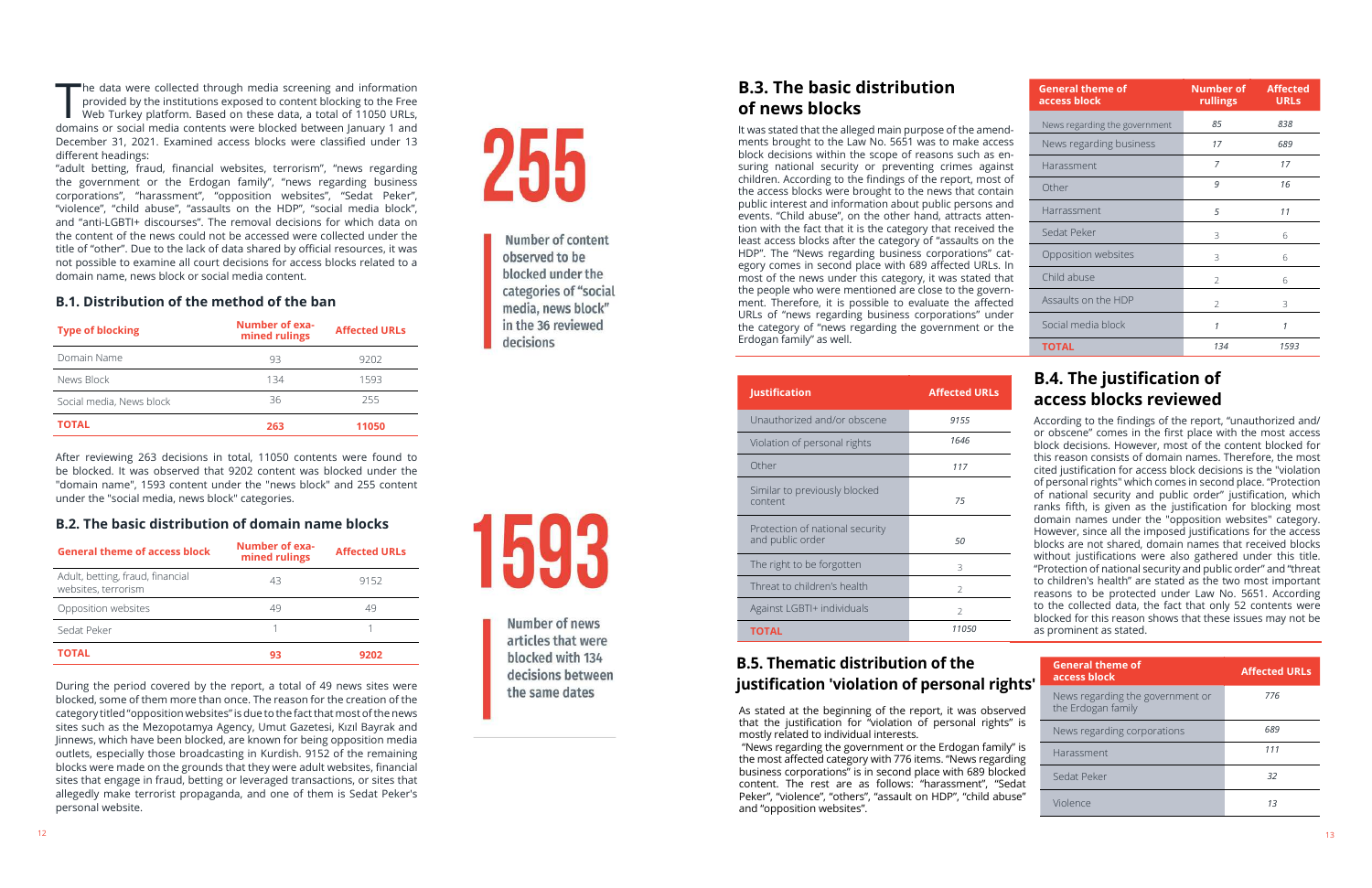# **B.6. Thematic distribution of examined access block decisions**

134 of the 263 total reviewed decisions to block content are about the blocked news articles. Accordingly, it is seen that most of the content that the Criminal Judgeships of Peace has blocked access is related to the government. Also, compared to the data report published by ESB, the category of "adult, betting, fraud, financial websites, terrorism" having the highest number of blocks confirms the consistency of the data collected within the report.

Since many blocking requests were made directly against Sedat Peker during this period, a separate category was created to collect the decisions on the subject. Access to Peker's Youtube channel, Twitter account and posts along with many news stories about him were blocked. In addition to the news, access to his own website was also blocked.

During this period, blocking decisions related to threats and violence against women, children or disadvantaged people, which were aimed at protecting the perpetrators, have been observed. 12 decisions were made regarding contents covering violence against women, murder, threats against LGBTI+ individuals or child abuse, and these affected 122 contents.

Compared to the Free Web Turkey report published last year, it is observed that there are no major changes in the categories of blocked content but a significant increase in the number of the affected content.

# B.7. CENSORSHIP IN PRACTICE: **PROMINENT EXAMPLES**

Among the data collected throughout 2021, the most prominent topics were determined each month and summarized chronologically. These examples show what kind of news stories receive access blocks.

It has been observed that in addition to unauthorized betting or obscene sites, opposition sites were also regularly blocked every month. In November, it was observed that under the category of "unauthorized betting, forex or obscene contents" received the most access blocks with 1925 content. News sites that make oppositonal news, especially in Kurdish, were blocked the most in February with 12 content.

In January, the Twitter account of a law student, who declared that she had been sexually assaulted by the lawyer with whom she voluntarily interned for was blocked access, along with many news about her by the decision of the Istanbul Anatolian Criminal Court of Peace, numbered

2021/158, on grounds of violation of personal rights. On January 29, the Sakarya 3rd Criminal Court of Peace, with the decision numbered 2021/296, blocked access to news about a Wushu athlete whose father is the Deputy Chairman of the Turkish Wushu Kung Fu Federation and mother is the national team trainer, on grounds of violation of personal rights. In the same month, some tweets of the Minister of Internal Affairs Süleyman Soylu were also blocked for making anti-LGBTI+ statements.

One of the tweets written about the protests that started with the appointment of a trustee rector to Boğaziçi University in February by the chairman of the Nationalist Movement Party (MHP) Devlet Bahçeli, was removed by Twitter.

In March, the tweets about the former Treasury and Finance Minister Berat Albayrak and the Central Bank's dollar reserve shared from CHP's official Twitter account



# **FEBRUARY**

the news about the appointment of an academician at Rize Recep Tayyip Erdoğan University as the head of the department, whom female students complained about harassing and insulting them.

Access blocks to news also affect the journalists who write the news, causing them to encounter situations such as investigations, detentions and arrests. In April, access to the news about the lawsuit in which Journalist P. Ü. was prosecuted based on the complaints of Berat Albayrak, Serhat Albayrak and Çalık Holding for the news she wrote about "Paradise Papers" was blocked. The news and tweets about the blocked news were again blocked by the Istanbul Anatolian 3rd Criminal Judgeship of Peace with the decision numbered 2021/2357 and they were decided to be deleted.

were blocked by the decision of the Istanbul Anatolian 8th Criminal Court of Peace, numbered 2021/1450. In addition, access to many different news stories about Berat Albayrak were also blocked. (IHH) were blocked by the Istanbul 11th Criminal Court of Peace with many decisions. In July, access to news and social media content includ-

These include news stories that were blocked at the request of Albayrak's brother, Turkuvaz Media Group Deputy Chairman of the Board of Directors, Serhat Albayrak. ing photos of President Erdoğan and the founding chairman of SBK Holding, along with many news stories about him were blocked by the Istanbul Anatolian 8th Court of Peace.

With the decision numbered 2021/770 of the Rize Criminal Court of Peace, an access block was imposed on The socialization application of LGBTI+ individuals called Hornet, which has more than 30 million users worldwide,

was blocked on 6 August 2020 upon the request of the Ankara Provincial Gendarmerie Command. The application, which is still open for download on Google Play, was blocked by Apple from being downloaded in Turkey on August 9, 2021.

In line with the statements of

Sedat Peker, access to various news

and tweets about the Humanitarian

Relief Foundation has been blocked

In May, there were a lot of news stories made about the published videos of Sedat Peker on his YouTube channel. In this process, access blocks were imposed both on the videos he shared and the tweets he posted on Twitter, along with his own website. Access blocks to the videos continued in June. As the access blocks to his videos and tweets continued, Peker's accounts on YouTube, Instagram and Twitter were blocked as well. In June, in line with the statements made by Sedat Peker, various news and tweets about the Humanitarian Relief Foundation News about the acquisition of the construction of the Savings Deposit Insurance Fund (TMSF) by a friend of President Erdoğan's son Bilal Erdoğan was blocked on August 11, 2020. The news about the issued blocking was blocked on September 2, 2020. The news made about the second access block were again blocked on December 31, 2020. In September 2021, it was ordered by the Istanbul Anatolian 7th Criminal Judgeship of Peace with the deicision numbered 2021/5160 that the related news about the story to be deleted completely.

# MAY

Access to Sedat Peker's 4th video on YouTube, his posts on Twitter and his own website were blocked

Access to the news about the lawsui against journalist PU for the "Paradise Papers" news story was also blocked and tweets about it were decided to be removed

# APRIL

# **IIINF**

On September 6, Milas Penal Court of Peace imposed a number of decisions on the news about the evacuation of the Titanic Deluxe Bodrum hotel due to the forest fire in July 2021, which was allegedly built on a burned forest land in Bodrum's Güvercinlik district in July 2007.

Also this month, the Istanbul 10th Criminal Court of Peace, with the decision numbered 2021/6075, blocked access to news about the police officers who caused the death of D. D. in a house raid in Is-

tanbul, Sarıyer.

| <b>General theme of</b><br>access blocks | Number of<br>examined<br>rulings | <b>Affected</b><br><b>URLs</b> |
|------------------------------------------|----------------------------------|--------------------------------|
| Adult, betting, fraud, financial         | 43                               | 9152                           |
| News regarding the<br>government         | 78                               | 828                            |
| News regarding business corps.           | 19                               | 695                            |
| Harrassment                              | 8                                | 114                            |
| Corruption and irregularity              | 23                               | 111                            |
| Opposition websites                      | 54                               | 59                             |
| Sedat Peker                              | 11                               | 40                             |
| Violence                                 | 7                                | 17                             |
| Other                                    | 8                                | 13                             |
| Child abuse                              | 3                                | 7                              |
| Social media block                       | 5                                | 7                              |
| Assaults on the HDP                      | 3                                | 6                              |
| Against LGBTI+ individuals               | 1                                | 1                              |
| <b>TOTAL</b>                             | 134                              | 1593                           |

The socialization application of LGBTI+ individuals called Hornet, which has more than 30 million users worlwide was blocked by Apple on August 9th 2021 from being downloaded in Turkey.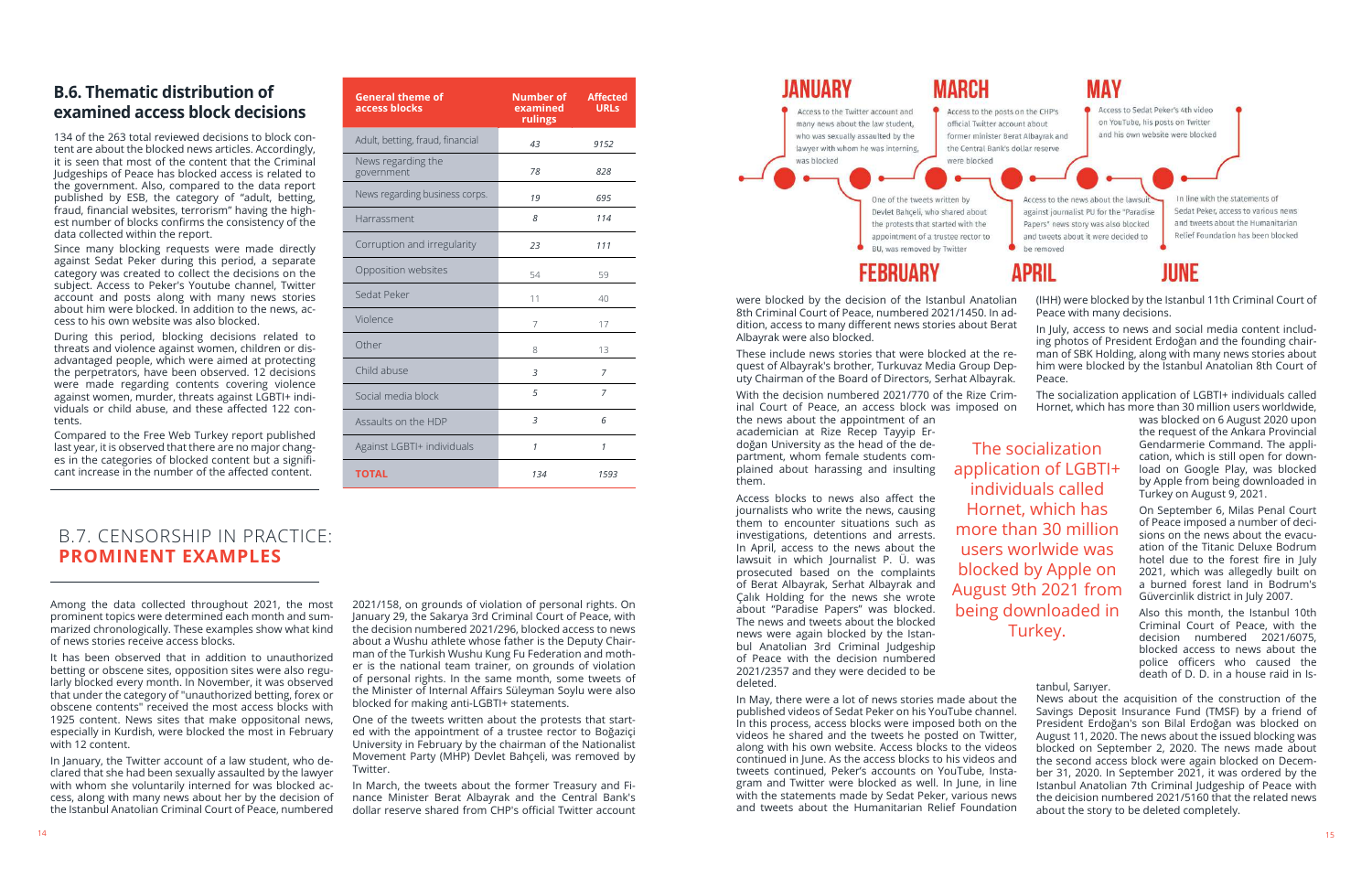Social media platforms publish "Transparency Reports," explaining various statistics regarding user data, registrations or requests for content removal. These reports give users the opportunity to learn how much data their governments are asking for from these institutions. According to digital activists, The Transparency Report practice, which was initiated by Google for the first time in 2010, is an important tool to understand the scale of surveillance practices implemented by governments.

In recent years, there have been criticisms that the Transparency Reports are not transparent enough and that the efforts to protect personal data cannot be understood from these statistics. However, in many countries, including Turkey, transparent information about blocked content is not shared. Therefore, seeing Turkey's ranking on these reports in terms of the data and content removal requests by the governments is offering users a background about the surveillance and censorship policies.

Turkey generally ranks at the top of the user information and content removal requests in the reports published by these social media companies. For example, in 2020, Turkey ranked seventh among the countries that made user information and content removal requests to Facebook.

# Turkey generally ranks at the top of the user information and content removal requests

# **B.9. Turkey in the transparency reports of Facebook, Reddit, Twitter, WordPress and TikTok**

Social media companies regularly publish bi-term or fullyear transparency reports each year. The main purpose of these reports is to transparently share the requests of public authorities for user information, to increase the awareness of users and to better understand the changing and evolving concept of transparency.

According to the report published by Facebook covering the data of the first six months of 2021, Turkey ranked seventh among all countries making the 9,227 requests out of 351,471 user information requests directed to the

platform. 7801 requests of the 211,055 content removal requests made in the same period, came from the state institutions in Turkey. Turkey also ranked seventh among 117 countries requesting content removal.

According to the Reddit 2020 Transparency Report, 220 requests to remove or block access were made from 15 government agencies during the year. While the platform implemented 127 of these requests, it did not take any action on the remaining 93 requests. 10 out of the 220 requests to remove or restrict content were made



answered in requests to remove or block content made by individuals through legal means. According to the report, Turkey did not place any user information requests in 2020. Compared to the report published in 2019, it was observed that there is a decrease in Turkey's Reddit requests. In total, 50 of the 110 content removal or restriction requests were made by Turkey. Turkey did not place any user information requests in 2019 as well.

by Turkey. All three requests from Turkey were left un-In the first and second half of the transparency report of WordPress in 2021, Turkey made requests for a total of 52 websites. While 21 of these requests were made by court decisions, 29 of them were made by state institutions. The majority of these requests were accepted with the consideration of requests while the rest were accepted on the grounds that they violated company policies. Turkey ranked first with the most blocked sites in 2021 with a total of 1011 URLs, followed by Russia with 741 URLs and Pakistan with 613 URLs.

of requests for content blocking after China and Russia. Twitter also released important information about the

According to the report published by Google covering the data of the first six months of 2021, Turkey requested removal for a total of 4776 items. The majority of the requests were made on the grounds of "defamation". Google removed 1686 of these items for legal reasons and 110 of these for company policy reasons. In the first and second half of 2020, Turkey made a total of 38 removal request and all of them were made by court orders. Turkey ranked third among 25 countries in terms of content blocking requests in 2020 and did not request user information.

verified accounts of journalists and news sites. According to the report, India ranked first in the world by requesting blocks for 128 accounts, while Turkey ranked second with 108 requests. In 2020, 1069 of the 8074 requests made by Turkey are court decisions and the remaining 7004 are other legal requests. In total, user information was requested for 13904 accounts. When compared to the data of the first six months of 2020, it is observed that request to block contents have increased in 2021.

In 2020, Turkey requested content removal for a total of 7327 items. The majority of these requests were made on the grounds of "defamation". Google removed 1987 of these items for legal reasons and 219 for company policy reasons. According to the report published by Twitter covering the According to TikTok's report covering the first six months of 2021, a total of 113 content or accounts in Turkey were requested to be closed or removed by the state. With this data, Turkey became the second country with the highest number of content removal requests after Russia. Turkey became the third country to request removal for content with 250 data after Pakistan and Russia.

data of the first six months of 2021, 634 requests out of 5454 consist of court decisions and the remaining 4820 consist of legal requests. In total, user information was requested for 5671 accounts. Turkey became the third country with the highest number According to the report covering the last six months of 2020, Turkey ranked ninth among 32 countries with requesting only one user information and removal of six accounts. Turkey also made 16 access block requests and 13 of these requests were made by the state.

### *According to the Twitter report of 2021, India ranked first with 128 requests on verified accounts of journalists and news sites while Turkey ranked second with 108 requests.*

# B.8. APPLICATIONS FROM TURKEY TO **SOCIAL MEDIA PLATFORMS FOR CONTENT REMOVAL**

*According to the report published by Google covering the data of the first six months of 2021, Turkey requested the removal for a total of 4776 items. Majority of the requests made on the grounds of "defamation." Google removed 1686 of these items for legal reasons and 219 of these for company policy reasons.*

Throughout the year, many access blocks were imposed on the news about the owner of MET-GUN Construction Liability and Trade Ltd. In October, the Istanbul Anatolian 3rd Judgeship of Peace, with the decision numbered 2021/6154, blocked access again to many news stories about the company's owner who claimed confiscation of the municipality's accounts because of the debts from the period when AKP was governing Istanbul Metropolitan Municipality (İBB).

In November and December, many blockings were imposed on the news about a former foundation member leaking documents about the Turkish Youth Foundation (TÜGVA). On December 2nd, Istanbul 1st Criminal Judgeship of Peace stated the justification that the news violated personal rights.

Also in December, upon President Erdogan's request, news about the speech given by the Chairman of CHP Kemal Kılıçdaroğlu at the party group meeting were blocked.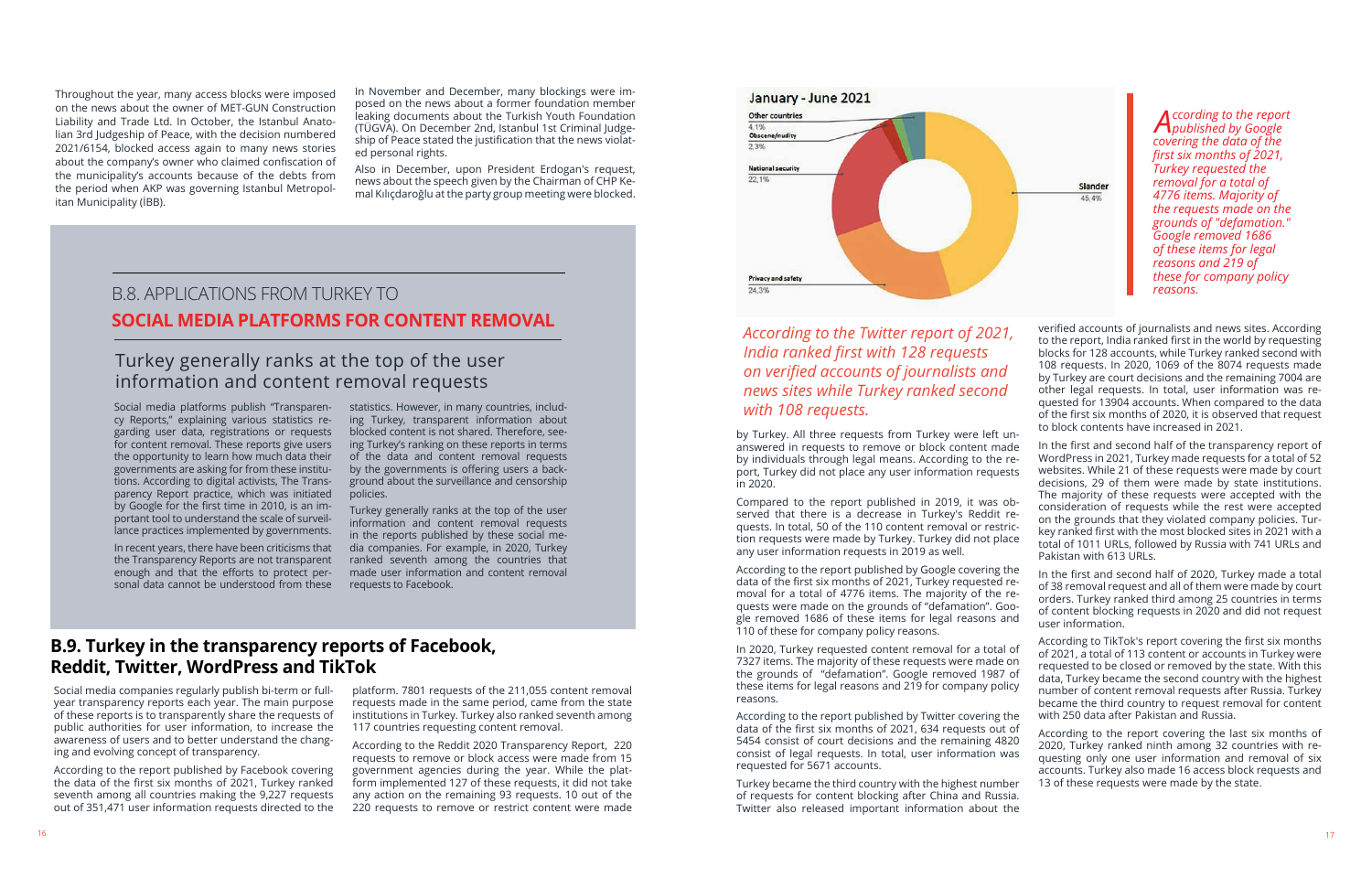The censorship practices brought to the internet does not only happen in Turkey, but also in many parts of the world. There are laws and practices aimed at controlling and restricting freedom of expression, including in countries that are considered democratically developed. Free Web Turkey platform regularly publishes weekly bulletins under the name of "Censor Agenda" on its website, which only covers access block news stories happening in Turkey. As of April, the "World Censorship Agenda" started to be published, which also includes the access blocking and censorship news stories. In this part of the report, the examples that have been experienced throughout the year in the world and that were previously been encountered in Turkey will be explained chronologically.

The Nigerian government, which blocked Twitter in June, submitted a bill to the House of Representatives that would more strictly control internet broadcasts. Citizens reacted against the government by bringing the ban to the judiciary. Regarding the blocking of social media platforms, it has been seen in Turkey that two important social media platforms, which are frequently used in the world, have been the subject of access blocking decisions. Access to YouTube was blocked in 2007 and it was reopened in the same year. Until 2015, YouTube was blocked at regular intervals. In 2017, Wikipedia was blocked and was re-opened with the decision published in the Official Gazette in 2020.

The "throttling" practice is used commonly in Russia. In June, citizens brought the throttling of Twitter to the judiciary. Similar to Russia, this was a practice seen in Turkey last year. On February 28, 2020 throttling practice was used on social media during Turkey's military operations in Syria.

In July, Russia submitted a deal proposal to the United Nations that proposes more stringent measures and

penalties for cybercrime than those recognized by the existing international treaties. The adoption of such a law would be so serious that it would affect Turkey as well as the whole world.

While the world-fixed download speed average was 59.75 Mbps, Turkey recorded below the average with 26.87 Mbps.

In August, the surveillance law, known as "The Surveillance Legislation Amendment (Identify and Disrupt) Bill 2020", which has been debated for months in Australia, was passed by the government in less than 24 hours. The new law gives Australian law enforcement powers such as hacking devices, collecting or deleting data, and hijacking social media accounts. Although social media laws in Turkey do not provide such powers, with the social media law published in October 2020, government agencies have been given the right to access user information whenever they want, as social media companies started storing the personal data of their users in Turkey.

In September, Governor of the American state of Texas signed the bill aimed at preventing social media companies from blocking users or deleting posts for their political views. With this law, users whose accounts have been blocked have the right to sue social media companies. Additionally, Brazilian President Jair Bolsonaro has banned social media companies from deleting posts for reasons other than drugs, violence, obscenity, incitement to crime, and copyright infringement categories. In Turkey, there is no such category barrier and citizens can

request an access block on any subject they want.



In October, the Singapore Parliament passed the "Actions Against Foreign Intervention Act". The law authorized the authorities to instruct social media platforms and internet service providers to share the information of people who share harmful content, which they suspect are behind foreign individuals and organizations. This example is similar to the Turkish government's right to request user information from social media companies at any time.

### **B.10. Turkey's status in world internet speed report**

According to the report published by the internet speed test solution platform Speedtest, Turkey ranked 59th among 138 countries, after Jamaica and Moldova, with 31.43 Mbps in the worldwide average of 29.55 Mbps mobile internet download speed.

In this field, Turkey ranked 105th among 181 countries after Seychelles and Nicaragua.

# **B.11. WORLD INTERNET CENSORSHIP**

Texas state in September signed a bill aimed at preventing social media companies from blocking users or deleting posts for their political views.





The "throttling" practice is used commonly in Russia. In June, Russian citizens brought the throttling of Twitter to the judiciary.

In August, the surveillance law was passed by the Australian government, which gives diverse powers of hacking devices, collecting or deleting data and hijacking social media accounts to

the law enforcement.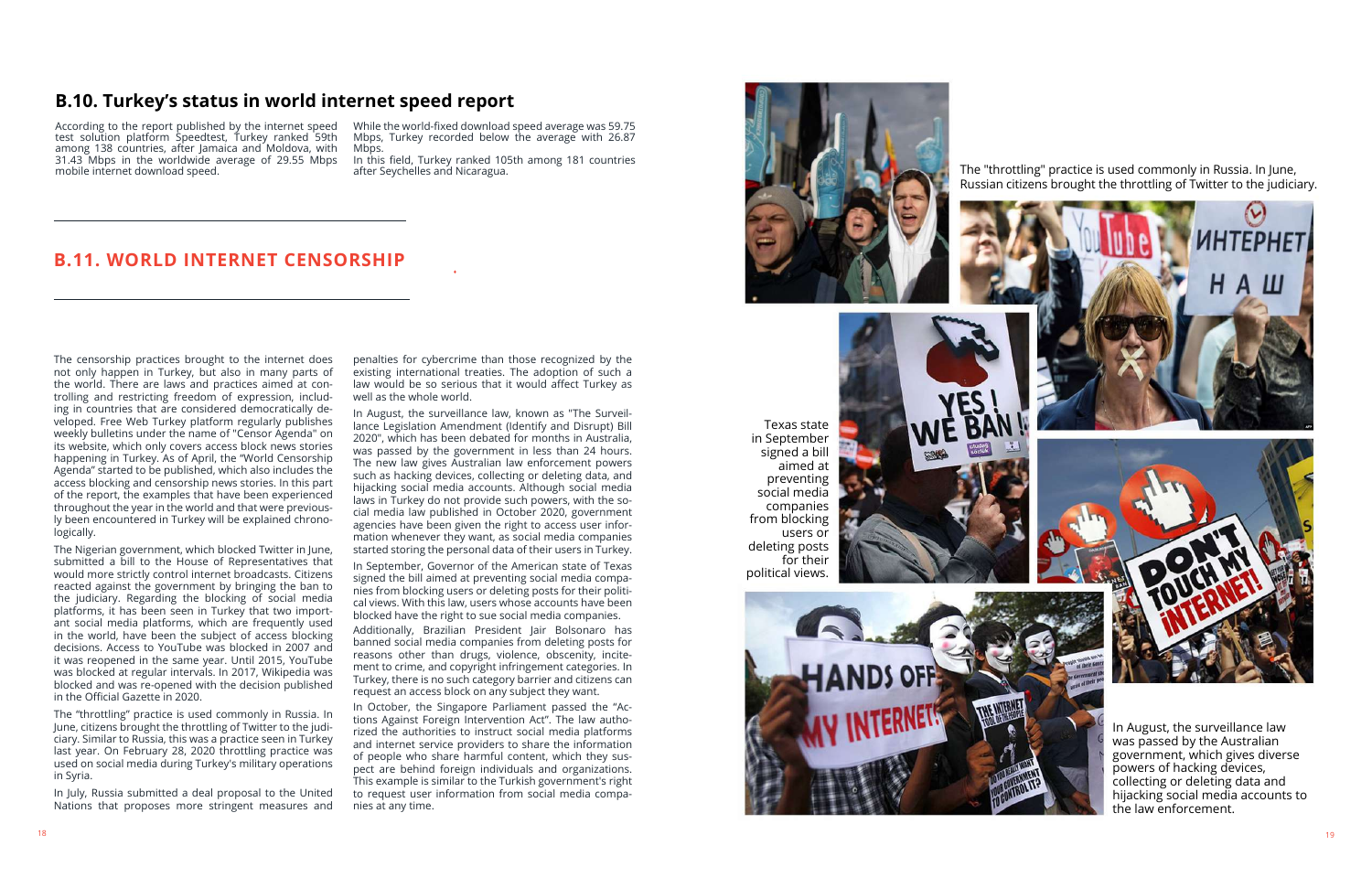people and institutions close to the government, government institutions, members or business people. The big gest indicator is the contents of the news stories that have been blocked and the justifications made for these blocks.

urkey is among the countries where access to the internet is sometimes difficult and access block ing decisions are easily made. Such "easiness" is rather utilized for local and domestic news web sites, it can also target large international websites. As mentioned before, Wikipedia and YouTube, which have been banned for years, are among the striking examples. ple who can be contacted despite the representations, even through legal means, leaves most of the problems unanswered and makes people suffer. It is of great im portance that social media companies appoint reachable representatives and create the necessary workforce.

It is shown through the data that the access block requests mostly include people with positions or titled sup ports the fact that the law is used in favor of these individuals. Although the law was enacted on the grounds of protecting the fundamental rights and freedoms of the citizens and the pub lic interest, it is clearly seen that it has been applied repeatedly in ways that are contrary to the freedom of expres sion. The frequent use of the justifica tion "violation of personal rights" is the prominent example of this situation.

As a result of the research and data analysis carried out by the Free Web Turkey platform, it is quite possible to say that a difficult year has passed for Turkey and more difficult days are yet to come. Providing digital literacy training by non-governmental organizations (NGO) to both journalists and citizens will both increase awareness of censorship and surveillance and reduce the impact of these practices.

Rights violations in the field of human rights are mostly expressed and be come visible through "hashtag" cam -

It is seen that the Law on the "Amendment of the Law on the Regulation of Broadcasts Made on the Internet and Combating Crimes Committed Through These Broad casts", known as the "Social Media Law", is used out of purpose in favor of individuals, more in order to protect Personal Data Protection Law has been brought to the agenda of governments and social media platforms a lot. Therefore, it holds great importance to organize infor mative seminars on this Law for social media users. In creasing awareness of users about how to protect their personal information and what they can do to prevent

<sup>20</sup> <sup>21</sup> <sup>T</sup> *Restrictions on internet freedoms, which are another aspect of freedom of expression and press, must be regulated within the framework of international principles. At this point, where it is more frequently observed that social media platforms work in parallel with the states, MLSA advocates that social media websites should not give up upon their policies that prioritize freedom of expression even under such conditions and believes that it is possible to achieve.*

paigns organized on social media platforms. However, most of the time, posts made under the headings of "hashtags" can be subject to access blocks regardless of their content. Organizing trainings to teach users how to use these platforms will help them increase their visibil ity and have their voices heard while running such cam paigns. be clear and predictable. Regulations such as the Disin formation Act, which is expected to come into force this year, must be prepared by avoiding restrictions. At this point, where it is more frequently observed that social media platforms work in parallel with the states,

unwanted information from being shared will help them use social me dia platforms more efficiently.

The appointment of representatives by social media companies to Turkey did not cause a positive change in terms of citizens' freedoms. Especially the lack of peo - MLSA advocates that social media websites should not give up upon their policies that prioritize freedom of ex pression even under such conditions and believes that it is possible to achieve.

When access to websites such as Wikipedia, YouTube and Twitter was blocked in the past, users sought many methods to overcome it. In order to ensure the flow of news in the future, NGOs providing digital literacy training for both journal ists and average citizens will both increase awareness about censor ship and reduce the impact of these practices.

Restrictions on internet freedoms, which are another aspect of free dom of expression and press, must be regulated within the framework of international principles. In this sense, it should be remembered that restrictions on internet free doms and the right to information should be stipulated by law, and the related law provisions should

*Considering the access blocks experienced on social media platforms, providing digital literacy training by NGOs to both journalists and citizens will both increase awareness of censorship and surveillance and reduce the impact of these practices.*

# CONCLUSION AND **RECOMMENDATIONS**